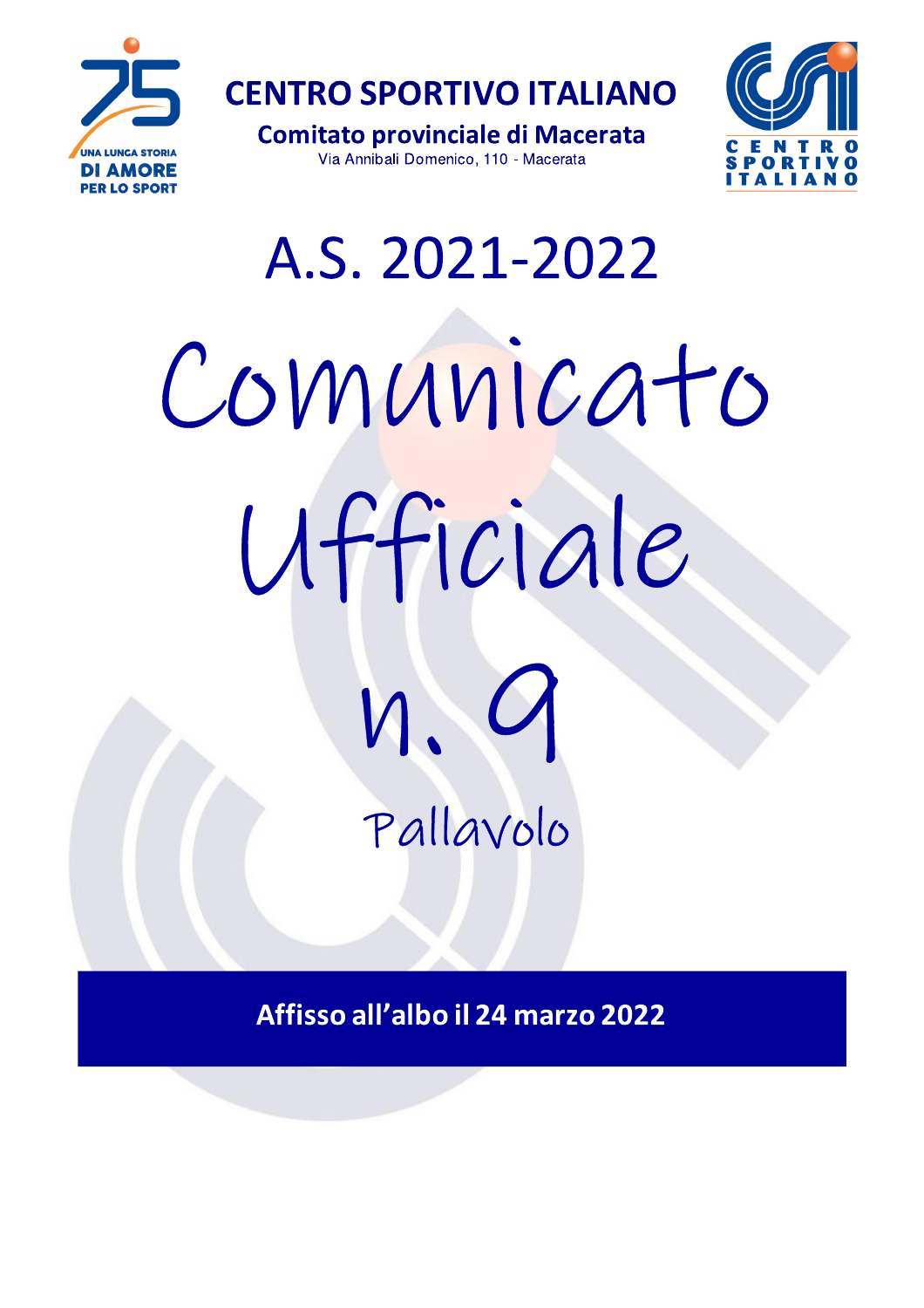

**Comitato provinciale di Macerata** 

Via Annibali Domenico, 110 - Macerata



# Comunicato Ufficiale n. 9 Pallavolo

## Campionato Pallavolo Open Misto

· Risultati, prossimo turno, classifiche e provvedimenti

### Campionato Pallavolo Open Femminile

- Risultati, prossimo turno, classifiche e provvedimenti  $\bullet$
- Calendario Definitivo  $\bullet$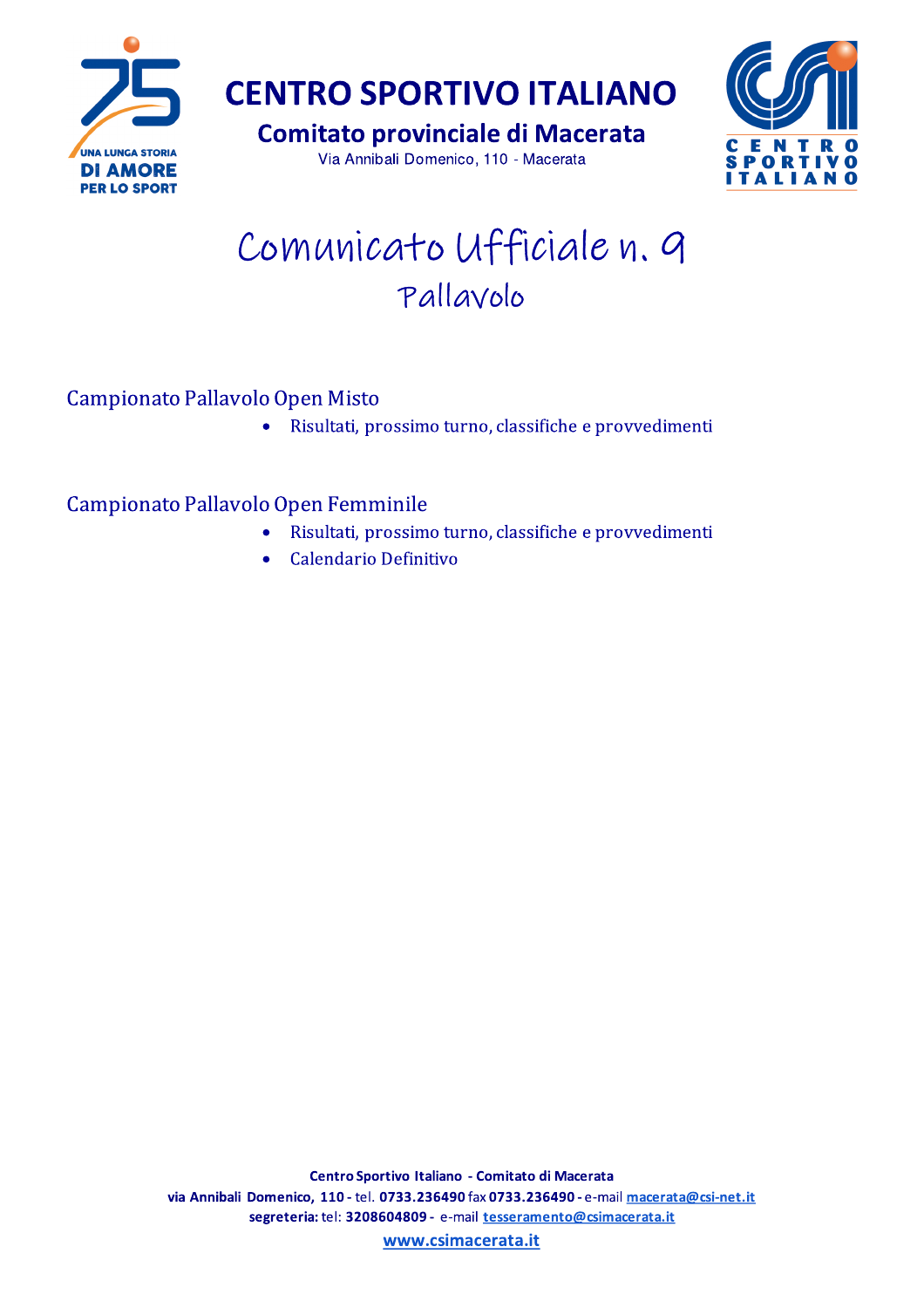

**Comitato provinciale di Macerata** 

Via Annibali Domenico, 110 - Macerata



# **CAMPIONATO PALLAVOLO OPEN MISTO** GIR. UNICO

| Risultati |                                                          |            |                                                    |
|-----------|----------------------------------------------------------|------------|----------------------------------------------------|
|           | Giornata 11 Andata                                       | Data e ora | Risultato                                          |
|           | 51   Albatros Volley Osimo - TRANCERIA 2V - MASTRO ROCCO |            | 21:45 16/03/2022 1-3: (25-18)(23-25)(18-25)(21-25) |
|           | 52 UP San Crispino - SB Volley                           |            | 21:30 16/03/2022 0-3: (22-25)(5-25)(11-25)         |
|           | 53 BLS VOLLEY - Puma Volley                              |            | 21:30 17/03/2022 0-3: (14-25)(11-25)(12-25)        |
|           | 54 Clemuntobè - TyCSI                                    |            | 21:15 17/03/2022 0-3: (22-25)(20-25)(18-25)        |
|           | 55 NOCR PVM - CSI SAN SEVERINO                           |            | 21:15 17/03/2022 0-3: (11-25)(18-25)(17-25)        |

Prossimo turno

|                | Giornata 1 Andata                         | Data e ora         | Località                                           |
|----------------|-------------------------------------------|--------------------|----------------------------------------------------|
| $\overline{4}$ | CSI SAN SEVERINO - Puma Volley            | 21:15 13/04/2022   | SAN SEVERINO MARCHE - Palestra Ist. Tacchi Venturi |
|                | Giornata 3 Andata                         |                    |                                                    |
| 14             | <b>BLS VOLLEY - NOCR PVM</b>              | 21:30 12/04/2022   | MACERATA - Palestra Salesiani                      |
|                | Giornata 1 Ritorno                        |                    |                                                    |
|                | Giornata 12 Andata                        |                    |                                                    |
| 56             | SB Volley - Albatros Volley Osimo         | 18:00 27/03/2022   | OSIMO - SAN BIAGIO - Palestra Alice Sturiale       |
| 57             | Puma Volley - TRANCERIA 2V - MASTRO ROCCO | 21:45 24/03/2022   | <b>CASETTE VERDINI - Palestra Scuole</b>           |
| 58             | TvCSI - UP San Crispino                   | Rinviata d'ufficio |                                                    |
| 59             | <b>NOCR PVM - BLS VOLLEY</b>              | 21:15 24/03/2022   | CESSAPALOMBO - Palasport                           |
| 60             | CSI SAN SEVERINO - Clemuntobè             | 21:00 23/03/2022   | SAN SEVERINO MARCHE - Palestra Ist. Tacchi Venturi |
|                | Giornata 13 Andata                        |                    |                                                    |
| 61             | Albatros Volley Osimo - Puma Volley       | 21:45 30/03/2022   | OSIMO - SAN BIAGIO - Palestra Alice Sturiale       |
| 62             | SB Volley - TvCSI                         | 18:00 03/04/2022   | OSIMO - SAN BIAGIO - Palestra Alice Sturiale       |
| 63             | NOCR PVM - TRANCERIA 2V - MASTRO ROCCO    | 21:15 31/03/2022   | CESSAPALOMBO - Palasport                           |
| 64             | UP San Crispino - CSI SAN SEVERINO        | 21:30 30/03/2022   | <b>CASETTE D'ETE - Palazzetto</b>                  |
| 65             | BLS VOLLEY - Clemuntobè                   | 21:30 31/03/2022   | MACERATA - Palestra Salesiani                      |
|                | Giornata 14 Andata                        |                    |                                                    |
| 66             | TvCSI - Albatros Volley Osimo             | 21:15 07/04/2022   | POLVERIGI - Palestra Scuole Medie                  |
| 67             | NOCR PVM - Puma Volley                    | 21:15 07/04/2022   | CESSAPALOMBO - Polivalente                         |
| 68             | CSI SAN SEVERINO - SB Volley              | 21:00 06/04/2022   | SAN SEVERINO MARCHE - Palestra Ist. Tacchi Venturi |
| 69             | Clemuntobè - TRANCERIA 2V - MASTRO ROCCO  | 21:15 07/04/2022   | JESI - Palestra Federico II                        |
| 70             | BLS VOLLEY - UP San Crispino              | 21:30 07/04/2022   | MACERATA - Palestra Salesiani                      |

www.csimacerata.it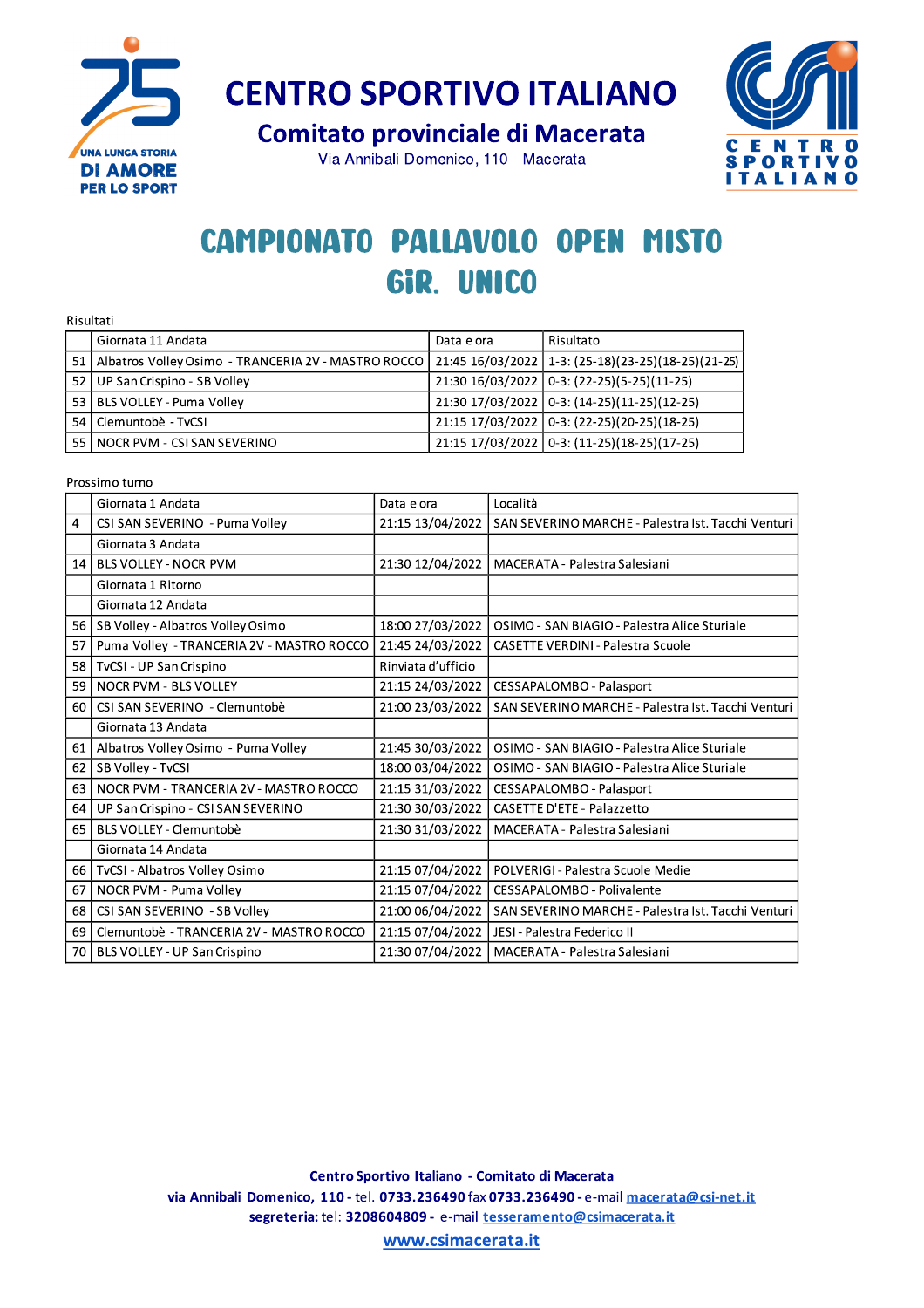

**Comitato provinciale di Macerata** 

Via Annibali Domenico, 110 - Macerata



#### Classifica

| Squadra                         | Giocate | Punti    | Vinte    | Perse          |          | $V$ supp $P$ supp | Pts F | Pts S | Diff   |          | SetVinti SetGiocati | SetPersi |
|---------------------------------|---------|----------|----------|----------------|----------|-------------------|-------|-------|--------|----------|---------------------|----------|
| Albatros Volley Osimo           |         | 17       | 6        |                |          | 0                 | 570   | 441   | 129    | 19       | 24                  | 5        |
| <b>TvCSI</b>                    | 6       | 17       | 6        | 0              |          | 0                 | 514   | 400   | 114    | 18       | 22                  | 4        |
| Puma Vollev                     | 6       | 16       | 5        |                | $\Omega$ |                   | 484   | 230   | 254    | 17       | 20                  | 3        |
| SB Volley                       |         | 15       | 5        | $\overline{2}$ | $\Omega$ | 0                 | 444   | 399   | 45     | 15       | 22                  |          |
| CSI SAN SEVERINO                | 6       | 9        | 3        | 3              | $\Omega$ | 0                 | 427   | 402   | 25     | 10       | 19                  | 9        |
| TRANCERIA 2V - MASTRO ROCCO   6 |         | 8        | 3        | 3              |          | 0                 | 429   | 502   | $-73$  | 10       | 22                  | 12       |
| Clemuntobè                      | 5       | 4        |          | 4              | $\Omega$ |                   | 364   | 397   | -33    | 6        | 18                  | 12       |
| <b>BLS VOLLEY</b>               |         | 4        |          | 6              | $\Omega$ |                   | 441   | 535   | -94    | 5        | 23                  | 18       |
| UP San Crispino                 | 4       | $\Omega$ | $\Omega$ | 4              | $\Omega$ | 0                 | 128   | 301   | $-173$ | $\Omega$ | 12                  | 12       |
| <b>NOCR PVM</b>                 | 6       | 0        |          | 6              | $\Omega$ | 0                 | 256   | 450   | $-194$ | 0        | 18                  | 18       |

#### Classifica coppa disciplina

| Squadra                     | Punti    |
|-----------------------------|----------|
| Albatros Volley Osimo       | O        |
| <b>BLS VOLLEY</b>           | O        |
| Clemuntobè                  | 0        |
| CSI SAN SEVERINO            | O        |
| NOCR PVM                    | ი        |
| <b>SB Volley</b>            | 0        |
| TRANCERIA 2V - MASTRO ROCCO | $\Omega$ |
| <b>TvCSI</b>                | ი        |
| UP San Crispino             | Ω        |
| Puma Volley                 | 0.9      |

#### Classifica coppa fair play

| Squadra                     | Punti | Giocate | Coefficiente |
|-----------------------------|-------|---------|--------------|
| Albatros Volley Osimo       | 17    | 7       | 2,428        |
| <b>TvCSI</b>                | 17    | 6       | 2.833        |
| Puma Volley                 | 15,46 | 6       | 2,576        |
| SB Volley                   | 15    | 7       | 2,142        |
| CSI SAN SEVERINO            | 9     | 6       | 1,5          |
| TRANCERIA 2V - MASTRO ROCCO | 8     | 6       | 1.333        |
| Clemuntobè                  | 4     | 5       | 0.8          |
| <b>BLS VOLLEY</b>           | 4     | 7       | 0,571        |
| UP San Crispino             | ი     | 4       | O            |
| <b>NOCR PVM</b>             | ი     | 6       | 0            |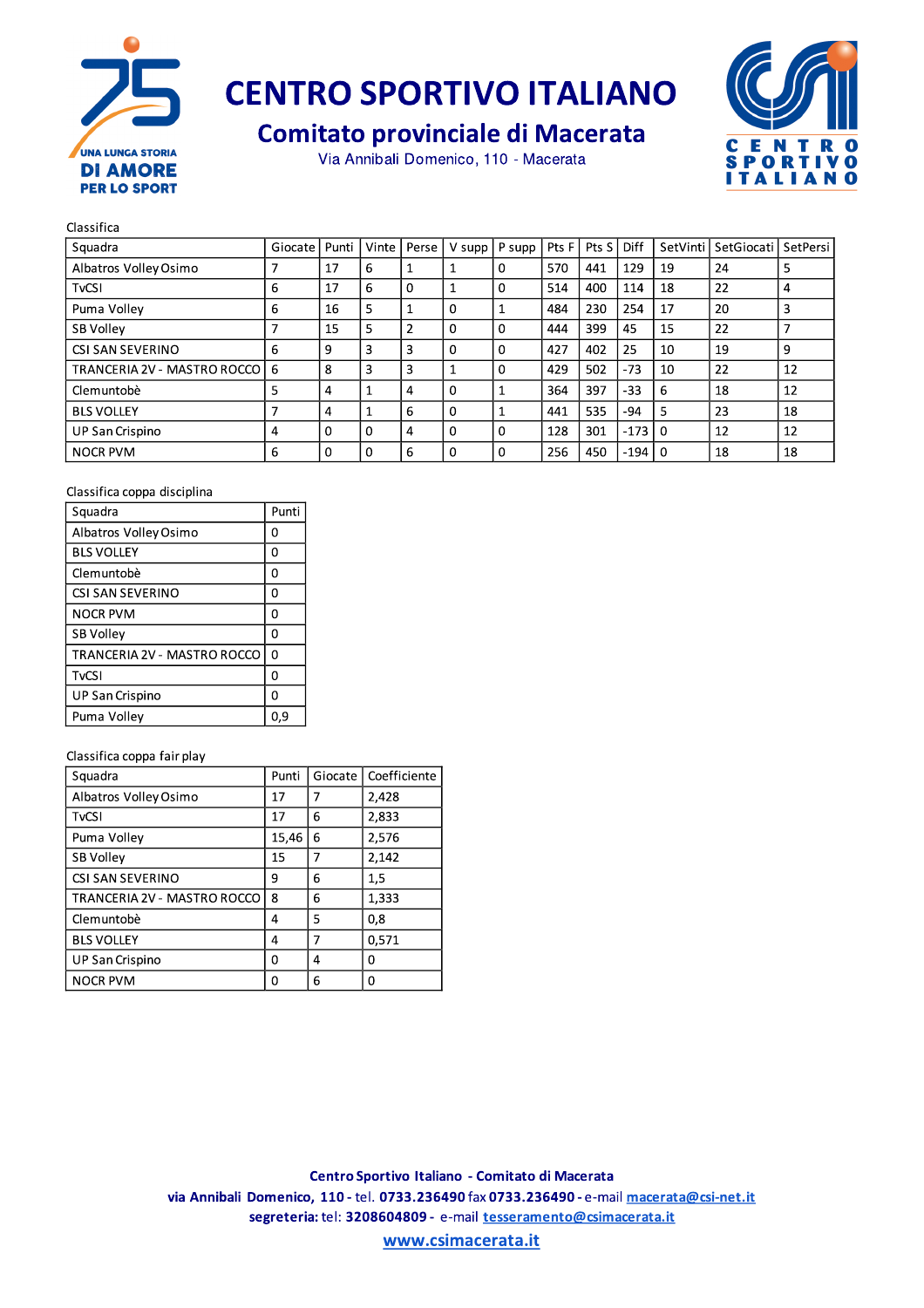



# **CAMPIONATO PALLAVOLO OPEN FEMMINILE** GIR. UNICO

Centro Sportivo Italiano - Comitato di Macerata via Annibali Domenico, 110 - tel. 0733.236490 fax 0733.236490 - e-mail macerata@csi-net.it segreteria: tel: 3208604809 - e-mail tesseramento@csimacerata.it

www.csimacerata.it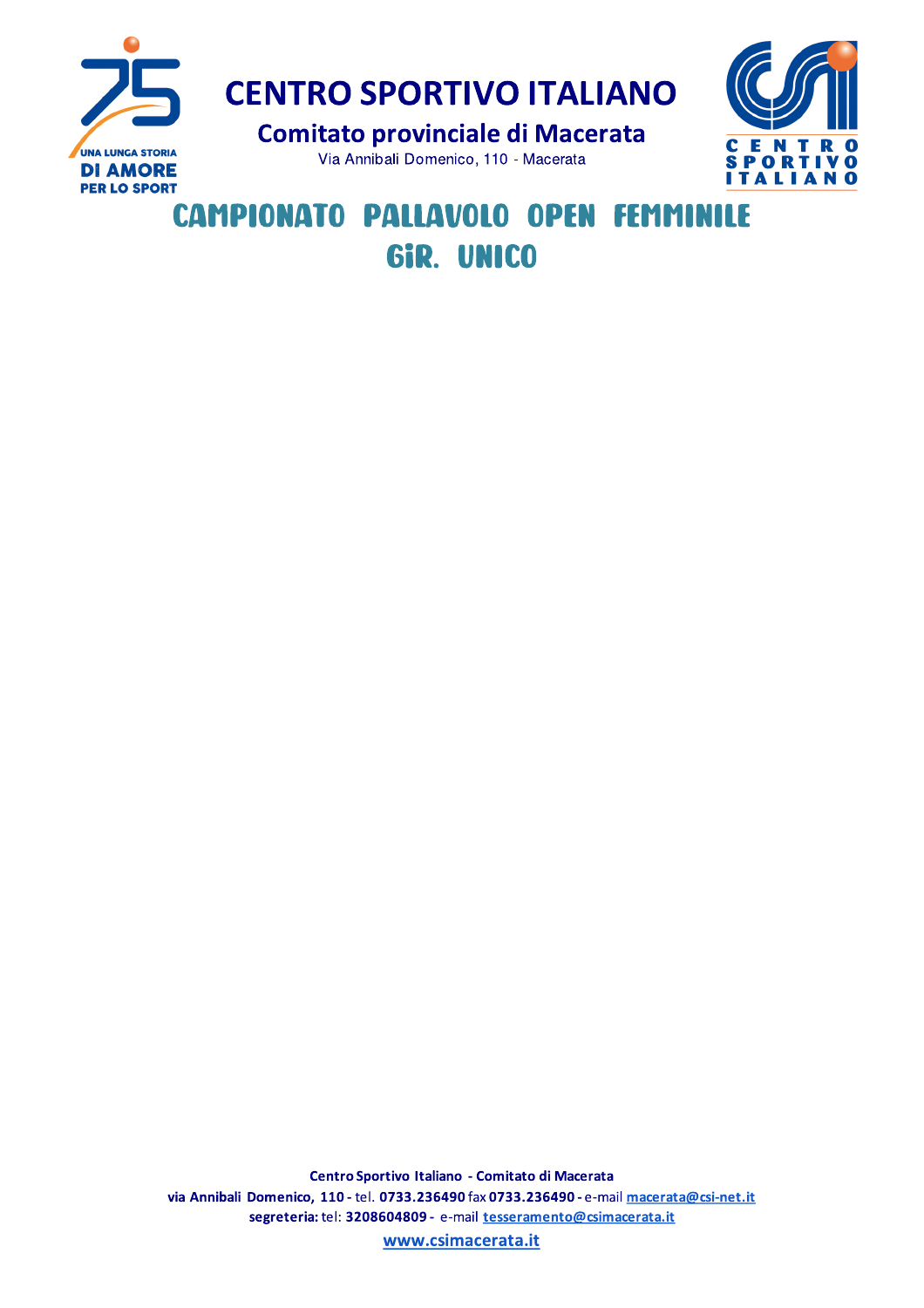

## **Comitato provinciale di Macerata**

Via Annibali Domenico, 110 - Macerata

# **CAMPIONATO PALLAVOLO OPEN FEMMINILE** GIR. UNICO

### **Andata**

|                 | Giornata 1 Andata                                                        | Data e ora       | Località                                 |
|-----------------|--------------------------------------------------------------------------|------------------|------------------------------------------|
|                 | VOLLEY ORAT, SS ANNUNZIATA MONTECOSARO - PUMA VOLLEY F                   | 21:30 23/03/2022 | MONTECOSARO - Palestra Scuole Medie      |
| $\overline{2}$  | NOCR PVO F - A.D. POLISPORTIVA POLLENZA 2008                             | 21:00 21/03/2022 | CESSAPALOMBO - Palazzetto                |
| 3               | EUROPE VOLLEY CUS CM - FARMACIA BONCORI OLIANS PLAST                     | 17:00 27/03/2022 | <b>CAMERINO - Pala Orsini</b>            |
|                 | Giornata 2 Andata                                                        |                  |                                          |
| 4               | NOCR PVO F - VOLLEY ORAT, SS ANNUNZIATA MONTECOSARO                      | 21:00 28/03/2022 | CESSAPALOMBO - Palazzetto                |
| 5.              | FARMACIA BONCORI OLIANS PLAST - PUMA VOLLEY F                            | 21:15 29/03/2022 | PORTO S. ELPIDIO - Palestra Galilei      |
| 6               | EUROPE VOLLEY CUS CM - A.D. POLISPORTIVA POLLENZA 2008                   | 19:00 31/03/2022 | CAMERINO - Pala Orsini                   |
|                 | Giornata 3 Andata                                                        |                  |                                          |
|                 | VOLLEY ORAT, SS ANNUNZIATA MONTECOSARO - FARMACIA BONCORI OLIANS PLAST   | 21:30 06/04/2022 | MONTECOSARO - Palestra Scuole Medie      |
| 8               | NOCR PVO F - EUROPE VOLLEY CUS CM                                        | 21:00 04/04/2022 | CESSAPALOMBO - Palazzetto                |
| 9               | PUMA VOLLEY F - A.D. POLISPORTIVA POLLENZA 2008                          | 21:15 06/04/2022 | <b>CASETTE VERDINI - Palestra Scuole</b> |
|                 | Giornata 4 Andata                                                        |                  |                                          |
| 10              | EUROPE VOLLEY CUS CM - VOLLEY ORAT, SS ANNUNZIATA MONTECOSARO            | 17:00 24/04/2022 | CAMERINO - Pala Orsini                   |
| 11              | A.D. POLISPORTIVA POLLENZA 2008 - FARMACIA BONCORI OLIANS PLAST          | 21:00 19/04/2022 | POLLENZA - Palestra Comunale             |
| 12 <sup>1</sup> | PUMA VOLLEY F - NOCR PVO F                                               | 21:15 20/04/2022 | <b>CASETTE VERDINI - Palestra Scuole</b> |
|                 | Giornata 5 Andata                                                        |                  |                                          |
| 13              | VOLLEY ORAT, SS ANNUNZIATA MONTECOSARO - A.D. POLISPORTIVA POLLENZA 2008 | 21:30 27/04/2022 | MONTECOSARO - Palestra Scuole Medie      |
| 14              | l EUROPE VOLLEY CUS CM - PUMA VOLLEY F                                   | 21:00 28/04/2022 | <b>CAMERINO - Pala Orsini</b>            |
|                 | 15   NOCR PVO F - FARMACIA BONCORI OLIANS PLAST                          | 21:00 02/05/2022 | CESSAPALOMBO - Palazzetto                |

# ITALIANO

### DEFINITIVO del 24/03/2022

Centro Sportivo Italiano - Comitato di Macerata

via Annibali Domenico, 110 - tel. 0733.236490 fax 0733.236490 - e-mail macerata@csi-net.it

segreteria: tel: 3208604809 - e-mail tesseramento@csimacerata.it

www.csimacerata.it